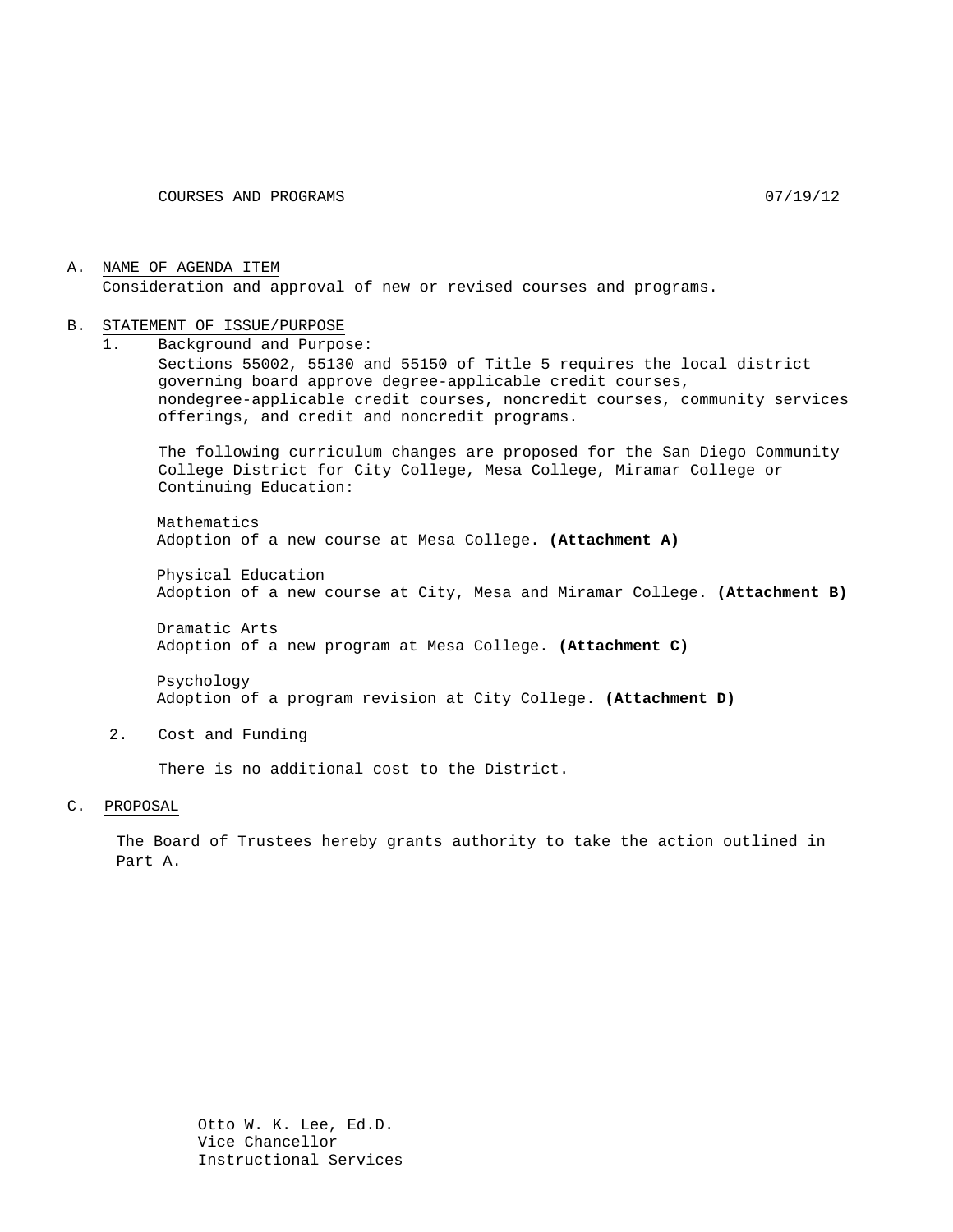Adoption of a new course at Mesa College.

Proposed new course at Mesa College:

#### **92 Applied Beginning and Intermediate Algebra**

**48 - 54 hours lecture, 48 - 54 hours lab, 4 units Grade Only**

*Prerequisite:* Mathematics 38 with a grade of "C" or better, or equivalent or Assessment Skill Level M30. *Advisory:* English 48 and English 49, each with a grade of "C" or better, or equivalent or Assessment Skill Levels R5 and W5. *Limitation on Enrollment:* This course is not open to students with previous credit for Mathematics 265S or Mathematics 96. This course emphasizes real world applications in the development of beginning and intermediate algebraic topics. Topics include a review of fractions, decimals and percents, as well as the development of linear, quadratic, rational, radical, exponential and logarithmic functions. This course is designed for those students whose major and transfer institution requires only statistics or math for liberal arts as the transfer level math course for the degree. This course does not meet the prerequisite for trigonometry, college algebra or any other transfer level math course. (FT) Associate Degree Credit only and not Transferable.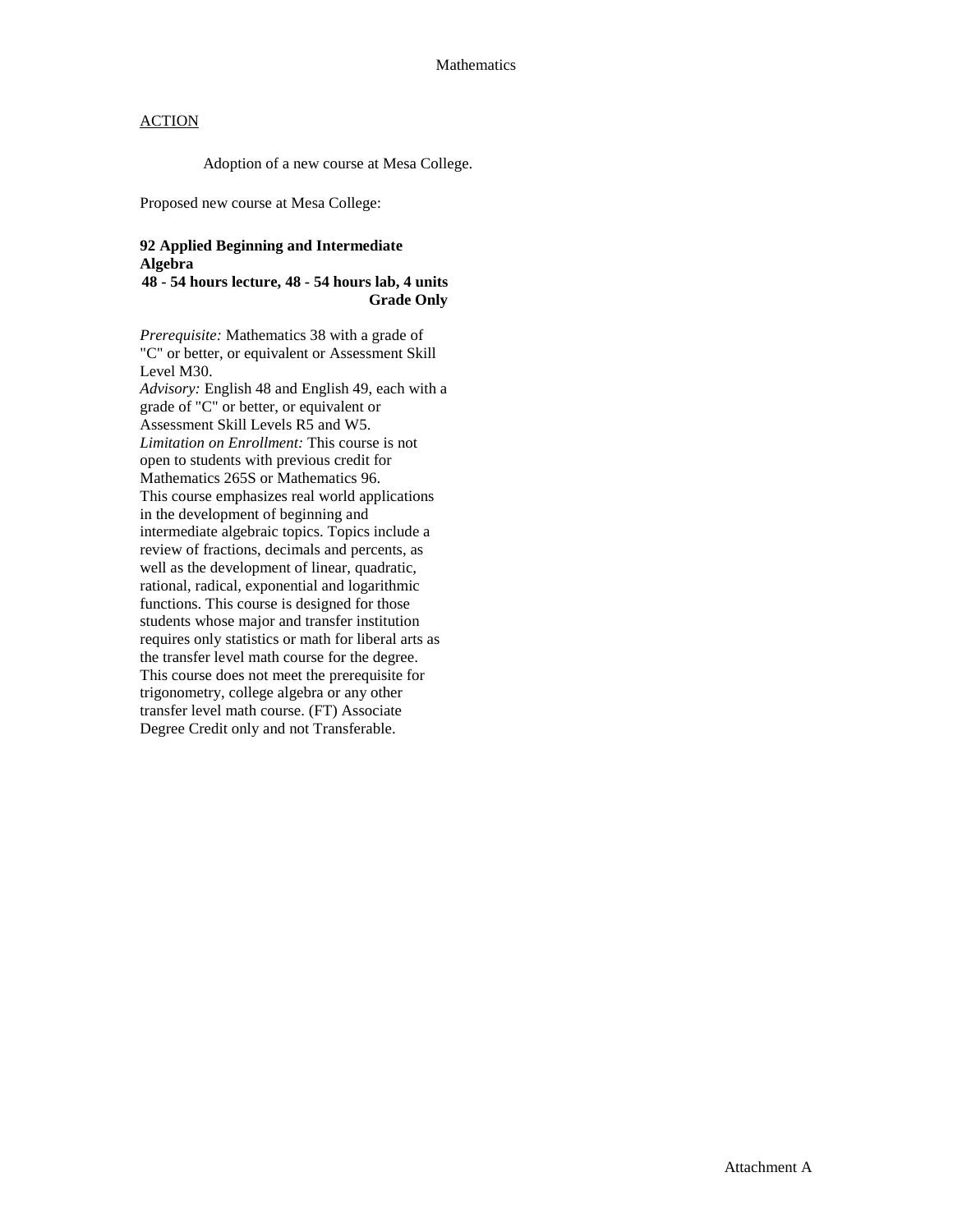Adoption of a new course at City, Mesa and Miramar College.

Proposed new course at City, Mesa and Miramar College:

#### **242B Care and Prevention of Injuries 48 - 54 hours lecture, 3 units Grade Only**

*Advisory:* English 48 and English 49, each with a grade of "C" or better, or equivalent or Assessment Skill Levels R5 and W5. *Limitation on Enrollment:* This course is not open to students with previous credit for Physical Education 242. This course covers the theory and practice of emergency field care and basic athletic first aid. Topics include prevention and care of common athletic injuries, bandaging and/or taping techniques. This course is designed for students interested in athletic training, coaching of sports and majoring in Physical Education, Kinesiology and Exercise Science. (FT) Associate Degree Credit & transfer to CSU.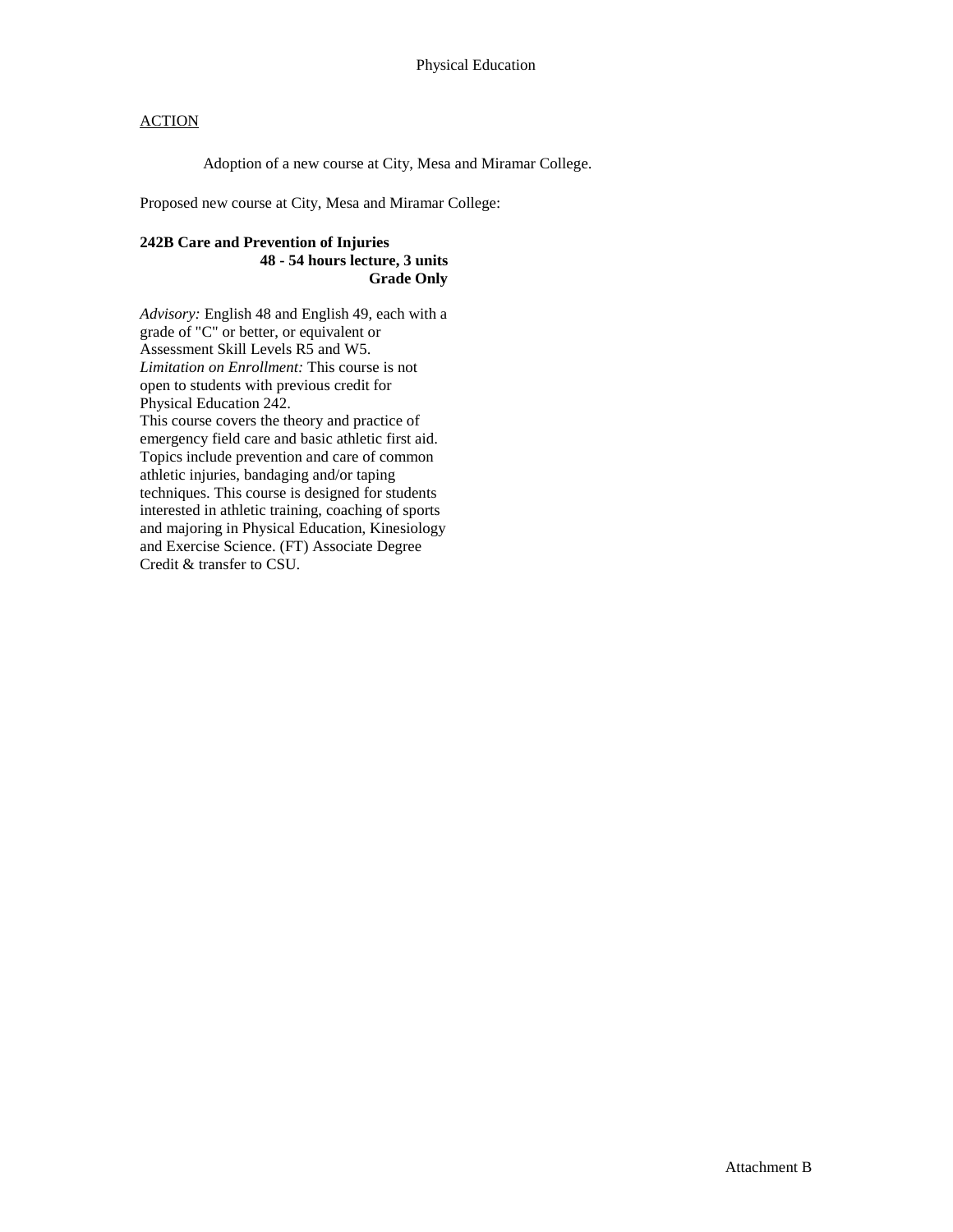Adoption of a new program at Mesa College.

Proposed new program Mesa College:

# **Certificate of Achievement Acting**

| <b>Courses Required for the Major:</b><br>Units |  |
|-------------------------------------------------|--|
| DRAM 112 Introduction to Script Analysis3       |  |
| DRAM 119 Acting for Film and Television3        |  |
| DRAM 122 Makeup for the Stage2                  |  |
| DRAM 132 Beginning Acting3                      |  |
| DRAM 268 Experimental Theatre 2-3               |  |
|                                                 |  |
| Select six units from:<br>Units                 |  |
| DRAM 070 Digital Video Production for the       |  |
|                                                 |  |
| DRAM 071 Digital Video Production for the       |  |
|                                                 |  |
| DRAM 133 Intermediate Acting3                   |  |
| DRAM 165 Introduction to Stage Movement  3      |  |
| Total Units $= 19-20$                           |  |